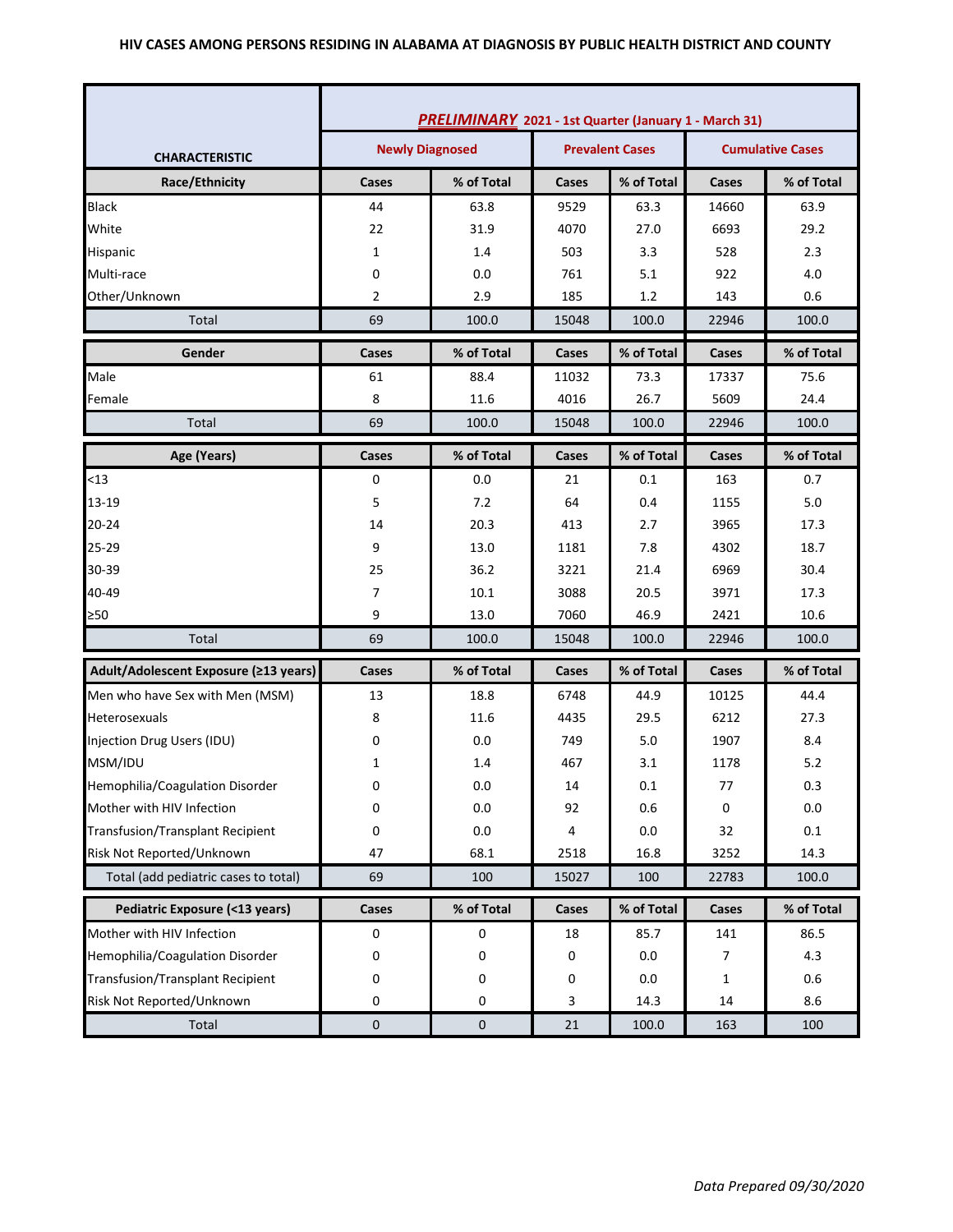#### **HIV CASES AMONG PERSONS RESIDING IN ALABAMA AT DIAGNOSIS BY PUBLIC HEALTH DISTRICT AND COUNTY**

|                                  | PRELIMINARY 2021 - 1st Quarter (January 1 - March 31) |            |                        |            |                         |            |  |
|----------------------------------|-------------------------------------------------------|------------|------------------------|------------|-------------------------|------------|--|
|                                  | <b>Newly Diagnosed</b>                                |            | <b>Prevalent Cases</b> |            | <b>Cumulative Cases</b> |            |  |
| <b>Public Health District</b>    | Cases                                                 | % of Total | Cases                  | % of Total | Cases                   | % of Total |  |
| <b>Northern</b>                  | 11                                                    | 16.7       | 1731                   | 11.5       | 2283                    | 10.0       |  |
| East Central                     | 13                                                    | 19.7       | 2957                   | 19.7       | 4822                    | 21.1       |  |
| <b>West Central</b>              | $\overline{2}$                                        | 3.0        | 1063                   | 7.1        | 1461                    | 6.4        |  |
| <b>Jefferson</b>                 | 15                                                    | 22.7       | 3972                   | 26.4       | 6168                    | 27.0       |  |
| Northeastern                     | 9                                                     | 13.6       | 1364                   | 9.1        | 1632                    | 7.2        |  |
| Southeastern                     | 5                                                     | 7.6        | 1103                   | 7.3        | 1586                    | 7.0        |  |
| Southwestern                     | 7                                                     | 10.6       | 798                    | 5.3        | 1267                    | 5.6        |  |
| Mobile                           | 4                                                     | 6.1        | 2031                   | 13.5       | 3600                    | 15.8       |  |
| Total (does not include unknown) | 66                                                    | 100.0      | 15019                  | 100.0      | 22819                   | 100        |  |

# **\*\*\*Note: Statistics should be interpreted WITH CAUTION as not all reported cases have been entered into the HIV Surveillance database.**

#### **Effective October 1, 2017 , Public Health Areas have been redistributed as eight Public Health Districts. Unknown cases are only accounted for in state total.**

Newly diagnosed HIV includes newly diagnosed HIV infections during the year of interest.

Prevalent HIV includes all persons living with HIV as of March 31, 2021. Cumulative HIV includes all diagnosed HIV (living and deceased) as of March 31, 2021.

Totals include unknown case counts. Females with no risk factor reported are reclassified as heterosexual exposure.

Age among newly diagnosed and cumulative cases is age at diagnosis. Prevalent age is current age among cases living as of March 31, 2021.

Public Health District represents residence at diagnosis among newly diagnosed and cumulative cases and current residence among prevalent cases.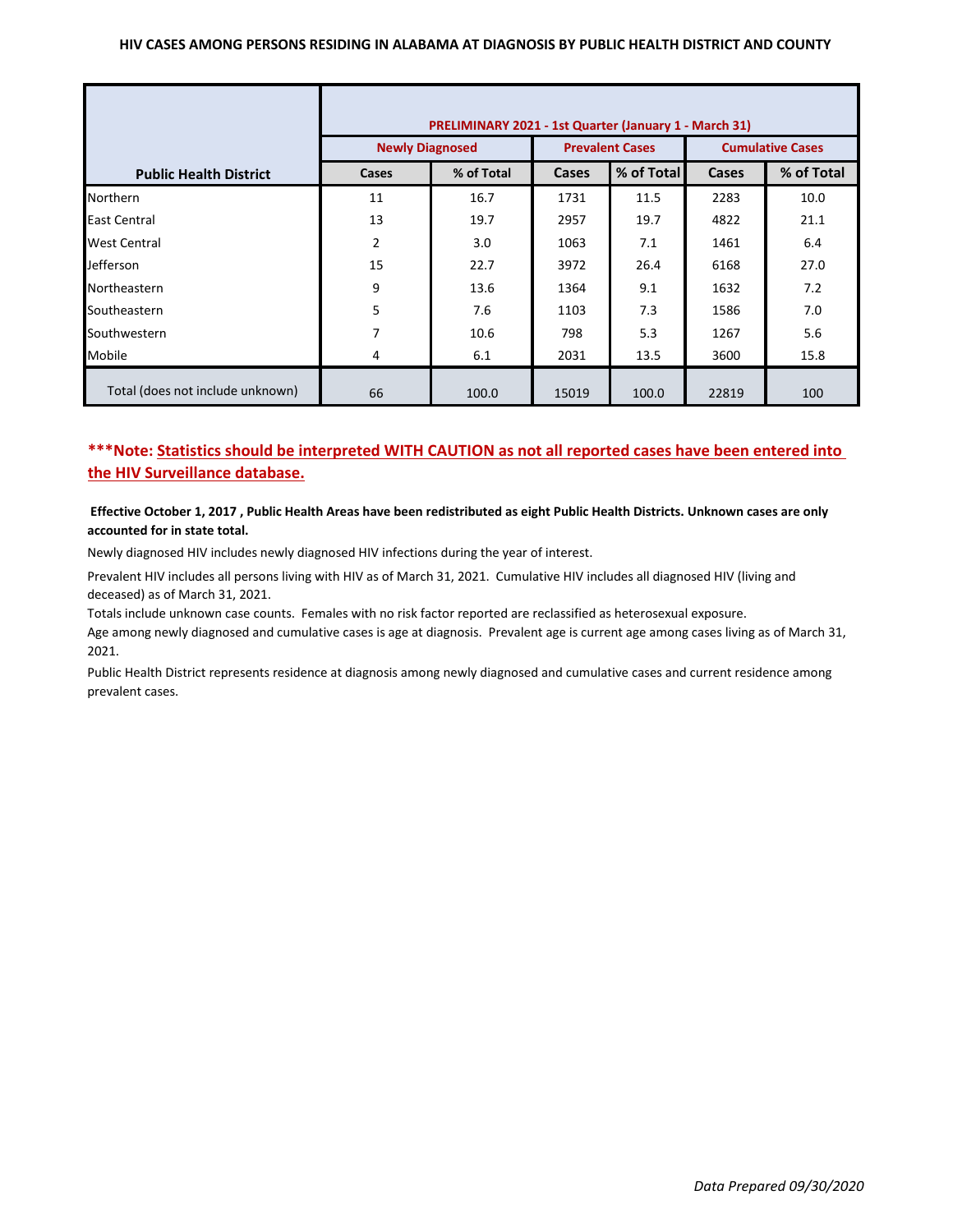### **HIV CASES AMONG PERSONS RESIDING IN ALABAMA AT DIAGNOSIS BY PUBLIC HEALTH DISTRICT AND COUNTY**

|                               | Preliminary 2021 - 1st Quarter (January 1 - March 31) |            |      |                  |                   |       |            |
|-------------------------------|-------------------------------------------------------|------------|------|------------------|-------------------|-------|------------|
| <b>PUBLIC HEALTH DISTRICT</b> | <b>Newly Diagnosed</b>                                |            |      | <b>Prevalent</b> | <b>Cumulative</b> |       |            |
| <b>NORTHERN</b>               | Cases                                                 | % of Total | Rate | Cases            | % of Total        | Cases | % of Total |
| Colbert                       |                                                       |            |      | 70               | 4.0               | 106   | 4.6        |
| Cullman                       |                                                       |            |      | 79               | 4.6               | 111   | 4.9        |
| Franklin                      |                                                       |            |      | 23               | 1.3               | 24    | 1.1        |
| Jackson                       |                                                       |            |      | 44               | 2.5               | 53    | 2.3        |
| Lauderdale                    |                                                       |            |      | 100              | 5.8               | 137   | 6.0        |
| Lawrence                      |                                                       |            |      | 24               | 1.4               | 46    | 2.0        |
| Limestone                     |                                                       |            |      | 126              | 7.3               | 182   | 8.0        |
| Madison                       |                                                       |            |      | 907              | 52.4              | 1184  | 51.9       |
| Marion                        |                                                       |            |      | 40               | 2.3               | 38    | 1.7        |
| Marshall                      |                                                       |            |      | 138              | 8.0               | 158   | 6.9        |
| Morgan                        |                                                       |            |      | 165              | 9.5               | 226   | 9.9        |
| Winston                       |                                                       |            |      | 15               | 0.9               | 18    | 0.8        |
| Total (unknowns excluded)     | 11                                                    | 82         | 1.0  | 1731             | 100               | 2283  | 100        |
| <b>EAST CENTRAL</b>           | Cases                                                 | % of Total | Rate | Cases            | % of Total        | Cases | % of Total |
| Autauga                       |                                                       |            |      | 109              | 3.7               | 191   | 4.0        |
| <b>Bullock</b>                |                                                       |            |      | 54               | 1.8               | 87    | 1.8        |
| Chambers                      |                                                       |            |      | 119              | 4.0               | 213   | 4.4        |
| Coosa                         |                                                       |            |      | 18               | 0.6               | 27    | 0.6        |
| Elmore                        |                                                       |            |      | 227              | 7.7               | 264   | 5.5        |
| Lee                           |                                                       |            |      | 350              | 11.8              | 468   | 9.7        |
| Lowndes                       |                                                       |            |      | 49               | 1.7               | 93    | 1.9        |
| Macon                         |                                                       |            |      | 112              | 3.8               | 184   | 3.8        |
| Montgomery                    | 8                                                     | 61.5       | 3.5  | 1615             | 54.6              | 2885  | 59.8       |
| Russell                       |                                                       |            |      | 222              | 7.5               | 308   | 6.4        |
| Tallapoosa                    |                                                       |            |      | 82               | 2.8               | 102   | 2.1        |
| Total                         | 13                                                    | 100        | 1.8  | 2957             | 100               | 4822  | 100        |
| <b>WEST CENTRAL</b>           | Cases                                                 | % of Total | Rate | Cases            | % of Total        | Cases | % of Total |
| <b>Bibb</b>                   |                                                       |            |      | 48               | 4.5               | 48    | 3.3        |
| Chilton                       |                                                       |            |      | 71               | $6.7$             | 68    | 4.7        |
| Fayette                       |                                                       |            |      | 14               | $1.3\,$           | 27    | 1.8        |
| Greene                        |                                                       |            |      | 31               | 2.9               | 55    | 3.8        |
| Hale                          |                                                       |            |      | 63               | 5.9               | 77    | 5.3        |
| Lamar                         |                                                       |            |      | 21               | $2.0\,$           | 21    | $1.4\,$    |
| Perry                         |                                                       |            |      | 28               | $2.6$             | 40    | 2.7        |
| Pickens                       |                                                       |            |      | 60               | $5.6$             | 62    | $4.2\,$    |
| Sumter                        |                                                       |            |      | 41               | 3.9               | 70    | $4.8\,$    |
| Tuscaloosa                    |                                                       |            |      | 596              | 56.1              | 862   | 59.0       |
| Walker                        |                                                       |            |      | 90               | 8.5               | 131   | 9.0        |
| Total                         | $\overline{2}$                                        | 100        | 0.5  | 1063             | 100               | 1461  | 100        |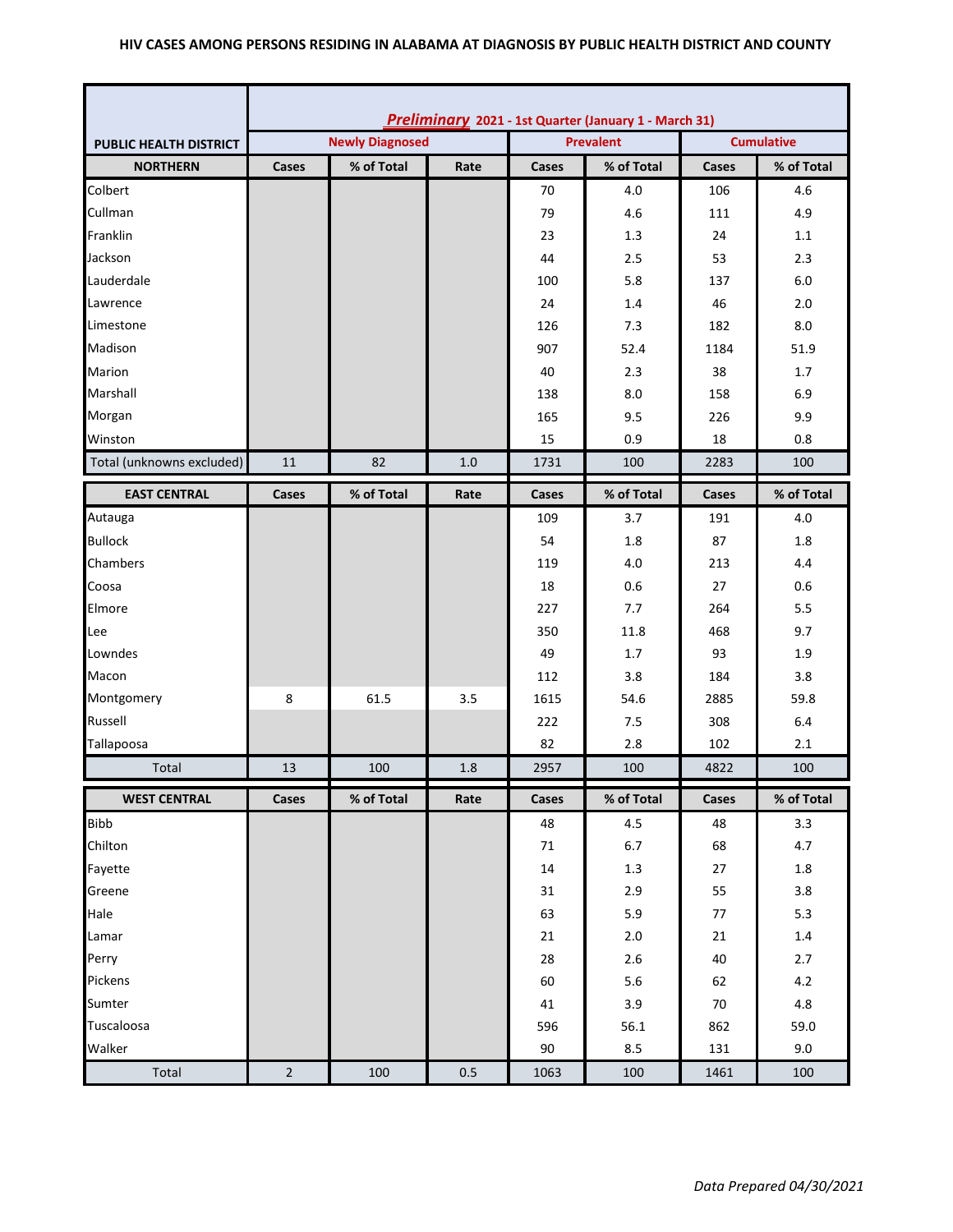|                               | Preliminary 2021 - 1st Quarter (January 1 - March 31) |            |         |                   |            |              |            |
|-------------------------------|-------------------------------------------------------|------------|---------|-------------------|------------|--------------|------------|
| <b>PUBLIC HEALTH DISTRICT</b> | <b>Prevalent</b><br><b>Newly Diagnosed</b>            |            |         | <b>Cumulative</b> |            |              |            |
| <b>JEFFERSON</b>              | Cases                                                 | % of Total | Rate    | Cases             | % of Total | Cases        | % of Total |
| Jefferson                     | 15                                                    | 100        | 2.3     | 3972              | 100        | 6168         | 100        |
| Total                         | 15                                                    | 100        | 2.3     | 3972              | 100        | 6168         | 100        |
| <b>NORTHEASTERN</b>           | Cases                                                 | % of Total | Rate    | Cases             | % of Total | Cases        | % of Total |
| Blount                        |                                                       |            |         | 35                | 2.6        | 91           | 5.6        |
| Calhoun                       |                                                       |            |         | 287               | 21.0       | 369          | 22.6       |
| Cherokee                      |                                                       |            |         | 29                | $2.1\,$    | 55           | 3.4        |
| Clay                          |                                                       |            |         | 21                | 1.5        | 39           | 2.4        |
| DeKalb                        |                                                       |            |         | 69                | 5.1        | 89           | 5.5        |
| Cleburne                      |                                                       |            |         | 16                | 1.2        | 20           | 1.2        |
| Etowah                        |                                                       |            |         | 203               | 14.9       | 261          | 16.0       |
| Randolph                      |                                                       |            |         | 17                | 1.2        | 39           | 2.4        |
| Shelby                        |                                                       |            |         | 356               | 26.1       | 272          | 16.7       |
| St. Clair                     |                                                       |            |         | 131               | 9.6        | 135          | 8.3        |
| Talladega                     |                                                       |            |         | 200               | 14.7       | 262          | 16.1       |
| Total                         | 9                                                     | 100        | $1.1\,$ | 1364              | 100.0      | 1632         | 100.0      |
| SOUTHEASTERN                  | Cases                                                 | % of Total | Rate    | Cases             | % of Total | <b>Cases</b> | % of Total |
| Barbour                       |                                                       |            |         | 105               | 9.5        | 162          | 10.2       |
| <b>Butler</b>                 |                                                       |            |         | 60                | 5.4        | 87           | 5.5        |
| Coffee                        |                                                       |            |         | 92                | 8.3        | 139          | 8.8        |
| Covington                     |                                                       |            |         | 55                | 5.0        | 85           | 5.4        |
| Crenshaw                      |                                                       |            |         | 26                | 2.4        | 41           | 2.6        |
| Dale                          |                                                       |            |         | 143               | 13.0       | 255          | 16.1       |
| Geneva                        |                                                       |            |         | 45                | 4.1        | 56           | 3.5        |
| Henry                         |                                                       |            |         | 47                | 4.3        | 65           | 4.1        |
| Houston                       |                                                       |            |         | 408               | 37.0       | 531          | 33.5       |
| Pike                          |                                                       |            |         | 122               | 11.1       | 165          | 10.4       |
| Total                         | 5                                                     | 100        | 1.3     | 1103              | 100        | 1586         | 100        |
| <b>SOUTHWESTERN</b>           | Cases                                                 | % of Total | Rate    | Cases             | % of Total | Cases        | % of Total |
| Baldwin                       |                                                       |            |         | 362               | 45.4       | 535          | 42.2       |
| Choctaw                       |                                                       |            |         | 28                | 3.5        | 39           | 3.1        |
| Clarke                        |                                                       |            |         | 41                | 5.1        | 52           | 4.1        |
| Conecuh                       |                                                       |            |         | 35                | 4.4        | 77           | $6.1\,$    |
| Dallas                        |                                                       |            |         | 153               | 19.2       | 277          | 21.9       |
| Escambia                      |                                                       |            |         | 75                | 9.4        | 98           | 7.7        |
| Marengo                       |                                                       |            |         | 31                | 3.9        | 52           | 4.1        |
| Monroe                        |                                                       |            |         | 32                | 4.0        | 66           | 5.2        |
| Washington                    |                                                       |            |         | 15                | 1.9        | 31           | 2.4        |
| Wilcox                        |                                                       |            |         | 26                | 3.3        | 40           | 3.2        |
| Total (unknowns excluded)     | $\overline{7}$                                        | 100        | $1.7$   | 798               | 100        | 1267         | 100        |